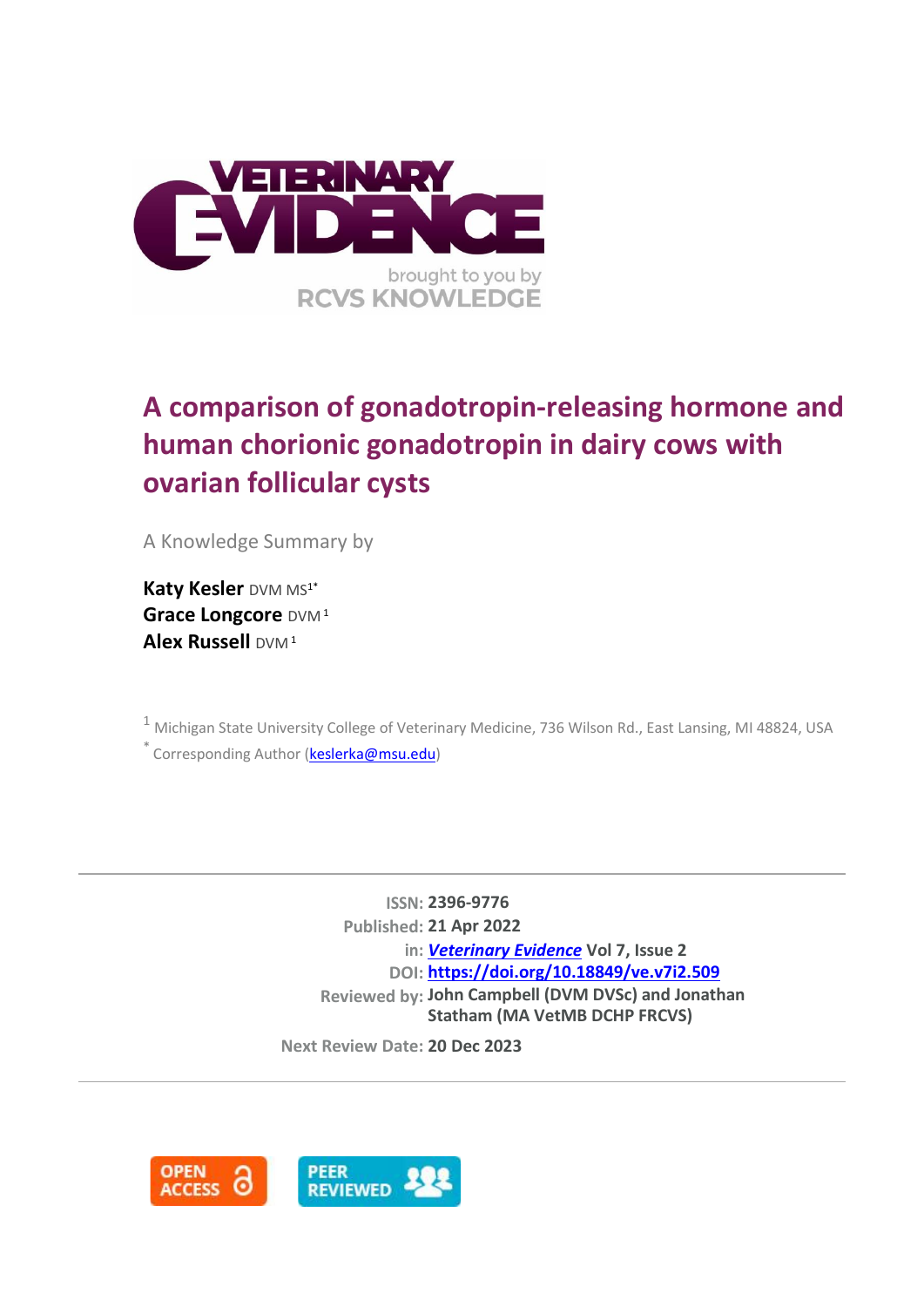# **KNOWLEDGE SUMMARY**

## **PICO question**

In adult dairy cows with ovarian follicular cysts, does treatment with gonadotropin-releasing hormone (GnRH) compared to human chorionic gonadotropin (hCG) result in a more rapid return to cyclicity?

#### **Clinical bottom line**

**Category of research question**

Treatment

## **The number and type of study designs reviewed**

The publications consisted of six non-blinded randomised comparative or controlled trials

## **Strength of evidence**

Weak

## **Outcomes reported**

Recovery time, clinical cure, and interval to conception were consistently evaluated. Many studies also evaluated other fertility parameters such as first estrus or first treatment conception, overall pregnancy and conception risks, and breedings per conception

## **Conclusion**

At this time, there is insufficient evidence to suggest whether GnRH or hCG is more efficacious for treating ovarian follicular cysts in dairy cattle. Ultimately, further research is essential to elucidate which treatment results in a more rapid return to cyclicity for dairy cattle afflicted with cystic ovarian follicles

## [How to apply this evidence in practice](https://learn.rcvsknowledge.org/mod/book/view.php?id=50)

The application of evidence into practice should take into account multiple factors, not limited to: individual clinical expertise, patient's circumstances and owners' values, country, location or clinic where you work, the individual case in front of you, the availability of therapies and resources.

Knowledge Summaries are a resource to help reinforce or inform decision making. They do not override the responsibility or judgement of the practitioner to do what is best for the animal in their care.

## **Clinical scenario**

Cystic ovarian disease (COD) has been reported to occur at an incidence of between 6% and 30% of dairy cattle and is generally accepted as a common cause of reproductive failure in the dairy cow (Silvia et al., 2002; Ono et al., 2018; De Rensis et al., 2008; and Kesler & Garverick, 1982). Cystic ovarian disease is the presence of an anovulatory follicle ≥25 mm in diameter that persists for a minimum of 10 days in the absence of a functional corpus luteum (CL) (Ono et al., 2018; De Rensis et al., 2008; Garverick, 1997; and Kesler & Garverick, 1982). There are predominantly two classifications of ovarian cysts, follicular and luteal, distinguishable by the presence or absence of luteal tissue and circulating progesterone concentrations (Jeengar et al., 2014). Cystic ovarian follicles have been reported to extend the calving interval by 20–64 days and, therefore, are of great economic importance to dairy producers (Silvia et al., 2002; and De Rensis et al., 2008). Moreover, the economic impact that results from the labour required for treatment and exogenous hormonal therapy for return to cyclicity cannot be overlooked. Many reports utilise exogenous hormones such as gonadotropin-

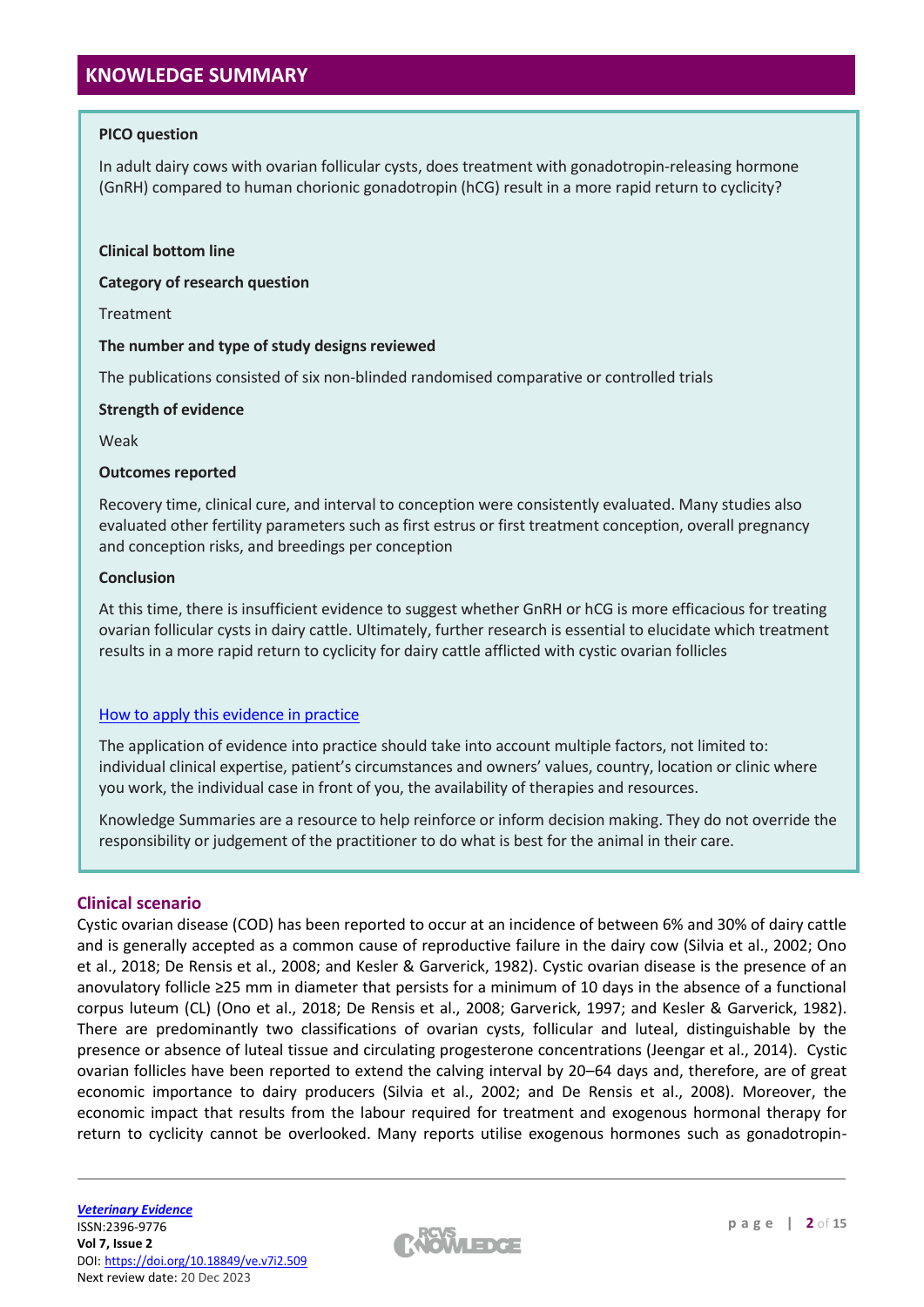releasing hormone (GnRH) and human chorionic gonadotropin (hCG) for cyst luteinisation (Gundling et al., 2015 Rizzo et al., 2011; Kawate et al., 2011; and Nakao et al., 1980). This Knowledge Summary will address the question about which luteinising hormone results in a faster return to cyclicity.

You are a veterinarian performing routine herd health utilising ultrasound on a commercial dairy in the USA. The producer mentions that they are experiencing a high number of cystic cows on herd check. This producer asks you for recommendations regarding treating these cows; specifically, they want to get these cows cycling as quickly as possible.

## **The evidence**

The literature search elicited six publications that met our criteria for inclusion. The six publications consisted of five randomised non-blinded comparative or controlled trials of level 3 (lower quality controlled trials [Howick et al., 2011]), (Taktaz et al., 2015; Mollo et al., 2012; Garverick et al., 1976; Elmore et al., 1975; and Nakao et al., 1992) and one randomised controlled trial of level 2 (well-designed controlled trial [Howick et al., 2011]), (Verma & Dabas, 1994). Additionally, many articles did not compare GnRH and hCG treatments directly or did not utilise time as a metric for evaluation and thus were excluded from this Knowledge Summary.

Dairy cattle were used in all of the evaluated articles, with 1/6 studies involving Holsteins, 2/6 studies involving crossbred cattle, 1/6 studies involving Friesians, and 2/6 studies involving Guernsey and Holstein cattle. All articles involved classification of ovarian follicular cyst size and persistence of at least one week; three articles evaluated cattle for the presence of luteal tissue either utilising ultrasound (Taktaz et al., 2015) or progesterone assays (Garverick et al., 1976; and Nakao et al., 1992). Cystic ovarian follicles were treated in all of the articles with GnRH and hCG therapy. The number of cows in each study ranged from relatively small studies with 20 cows to moderately sized comparisons, with 150 cows. The number of cows allocated for each treatment was highly variable per study ranging from 3–70 animals. Three studies had large treatment groups (30–70 animals per treatment) (Mollo et al., 2012; Taktaz et al., 2015; and Elmore et al., 1975), 1/6 studies had moderately sized treatment groups (17–18 animals per treatment) (Nakao et al., 1992), and 2/6 had very small treatment groups (10 animals per treatment) (Verma & Dabas,1994; and Garverick et al., 1976). Clinical cure (return to oestrus or cyst luteinisation), first oestrus conception, and interval to conception were consistently evaluated in the vast majority of studies. Additionally, many studies evaluated parameters such as recovery time, overall conception risk, pregnancy risk, breedings per conception, and interval to insemination.

In studies utilising a negative control group with no treatment, there was no significant difference in clinical response or subsequent fertility between GnRH and hCG, while both therapies outperformed the control group (Verma & Dabas, 1994). A higher percentage of animals treated with GnRH responded after one treatment than hCG; however, there were no significant differences in the number of animals that responded to either treatment or how quickly they responded to each treatment (Verma & Dabas, 1994). In studies that evaluated clinical cure as a return to oestrus, there were mixed results, with two studies showing hCG was more effective (Mollo et al., 2012; and Garverick et al., 1976) and two studies showing GnRH had more favourable results (Verma & Dabas, 1994; and Elmore et al., 1975). One study evaluated clinical cure as luteinisation of the cystic ovarian follicle (COF), and they found that hCG luteinised (14/17, 82.3%) 21.2% more cows than GnRH (11/18, 61.1%) (Nakao et al., 1992). Articles that studied interval to conception resulted in contradictory evidence, with two studies finding hCG treatment protocols required fewer days to conception (Taktaz et al., 2015; and Nakao et al., 1992) and two studies finding that GnRH had a shorter interval to conception (Garverick et al., 1976; and Elmore et al., 1975). Five out of six studies evaluated recovery time as days to first oestrus, and while there were no biologically or statistically significant differences, the majority of articles found that hCG required fewer days to first oestrus than GnRH treatment (Taktaz et al., 2015; Mollo et al., 2012; and Elmore et al., 1975), although one article had conflicting results (Garverick et al., 1976). Verma & Dabas (1994) listed their responses as a range of days to first oestrus for each treatment, and there was significant overlap between the GnRH treatment (15–30 days) and hCG treatment (17–31 days). Henceforth, there is still much research that needs to be conducted as to which treatment induces a more rapid return to cyclicity in dairy cattle with COD.

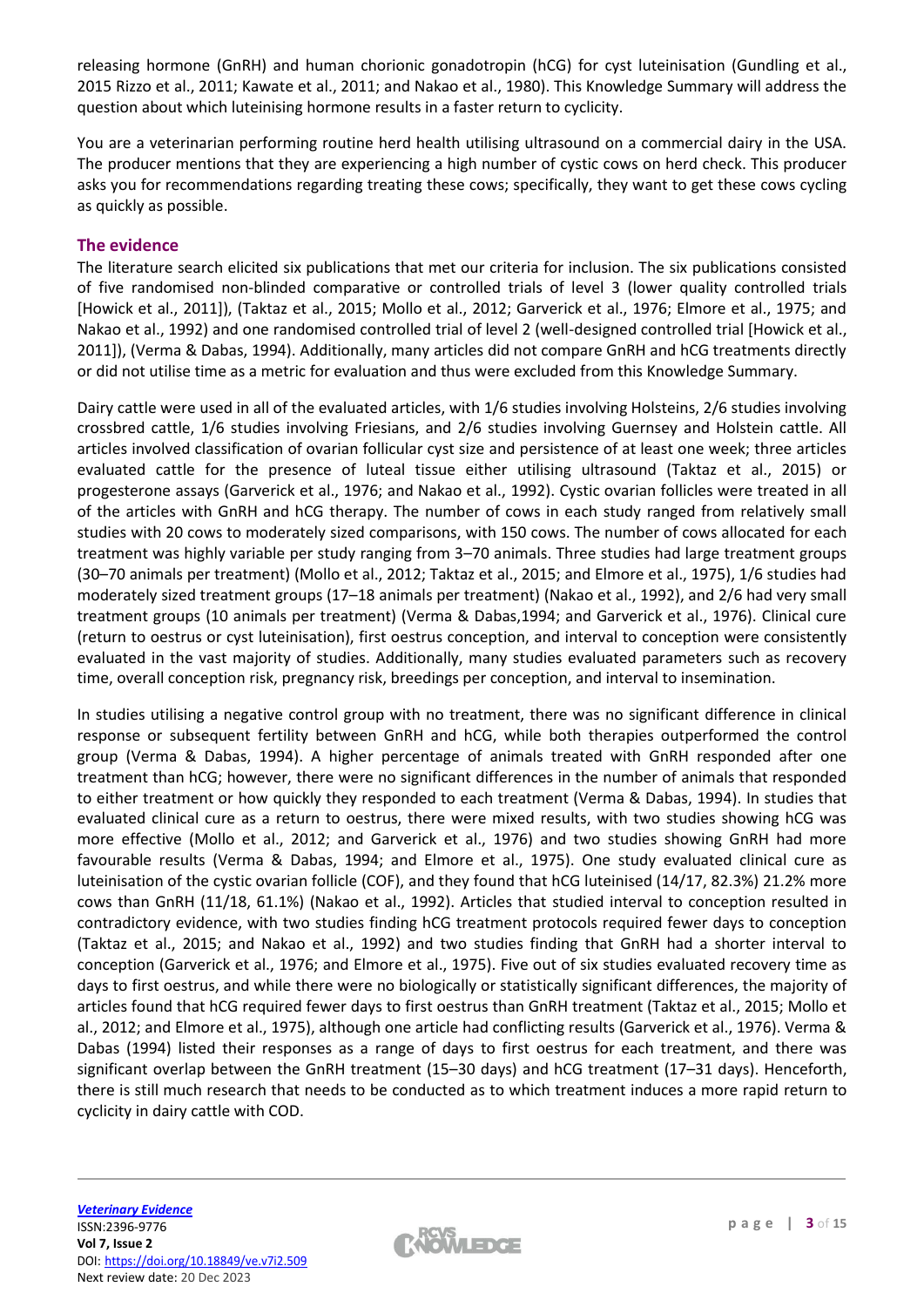Many studies evaluated additional fertility parameters such as conception after first treatment or artificial insemination (AI), overall pregnancy or conception risks, and breedings per conception. Studies that evaluated conception after the first treatment or first AI had mixed results, with two articles indicating that hCG resulted in higher conception (Taktaz et al., 2015; and Mollo et al., 2012) and three articles suggesting GnRH had higher conception risks (Verma & Dabas, 1994; Elmore et al., 1975; and Nakao et al., 1992). When overall pregnancy risk was evaluated, Taktaz et al. (2015) at 70 days post treatment and Mollo et al. (2012) at 7 weeks post AI, found that hCG resulted in higher pregnancy risks; however, at 100 days, the Taktaz et al. (2015) group found that GnRH had a higher pregnancy risk. Moreover, when overall conception risk was evaluated, two groups found hCG to be more favourable (Elmore et al., 1975; and Nakao et al., 1992), while one group found GnRH to result in a higher conception risk (Garverik et al., 1976). Lastly, two studies evaluated the number of breedings per conception, while insignificant, both found that hCG treatment required more breedings per conception than GnRH treatments (Garverick et al., 1976; and Elmore et al., 1975).

## **Summary of the evidence**

| <b>Mollo et al. (2012)</b>                            |                                                                                                                                                                                                                                                                                                                                                                                                                                                 |  |  |  |  |
|-------------------------------------------------------|-------------------------------------------------------------------------------------------------------------------------------------------------------------------------------------------------------------------------------------------------------------------------------------------------------------------------------------------------------------------------------------------------------------------------------------------------|--|--|--|--|
| <b>Population:</b>                                    | Cystic Friesian cows diagnosed with follicular structures > 25 mm,<br>persistent for > 7 days, in the absence of a corpus luteum.                                                                                                                                                                                                                                                                                                               |  |  |  |  |
| Sample size:                                          | $n = 150.$                                                                                                                                                                                                                                                                                                                                                                                                                                      |  |  |  |  |
| <b>Intervention details:</b>                          | Group 1: 20 ug gonadotropin-releasing hormone (GnRH) (n =<br>$\bullet$<br>70).<br>Group 2: 3,000 international units (IU) human chorionic<br>gonadotropin (hCG) ( $n = 50$ ).<br>Group 3: Progesterone releasing intravaginal device for 10<br>days ( $n = 30$ ).<br>All animals were checked twice daily for oestrus. Cows were<br>artificially inseminated 12 hours after oestrus detection.                                                  |  |  |  |  |
| <b>Study design:</b>                                  | Prospective non-blinded, randomised controlled trial.                                                                                                                                                                                                                                                                                                                                                                                           |  |  |  |  |
| <b>Outcome studied:</b>                               | Cure rate:<br>The ratio between cows in oestrus within 30 days<br>$\circ$<br>post-treatment and treated cows.<br>Recovery time:<br>The time between treatment and standing oestrus.<br>$\circ$<br>First oestrus conception rate (pregnant cows / inseminated<br>cows).<br>Overall pregnancy rate (pregnant cows / treated cows).                                                                                                                |  |  |  |  |
| <b>Main findings:</b><br>(relevant to PICO question): | No statistical differences were found between cure rates,<br>conception rates, and overall pregnancy rates.<br>Cure rates* (%): 64.3, 66.0, and 63.3;<br>$\circ$<br>Conception rates* (%): 45.2, 47.8, and 46.2;<br>$\circ$<br>Pregnancy rates* (%): 20.0, 22.0, and 20.0;<br>$\circ$<br>Recovery time* (days ± confidence interval [CI]) 17.9<br>$\circ$<br>$\pm$ 3.1, 17.7 $\pm$ 3.2, 19.7 $\pm$ 4.7.<br>*For groups 1,2, and 3 respectively. |  |  |  |  |
| Limitations:                                          | Long study window (4 years):<br>Weather variation;<br>$\circ$<br>Protocol drift.<br>$\Omega$<br>Animals were only observed twice daily for oestrus<br>detection.                                                                                                                                                                                                                                                                                |  |  |  |  |

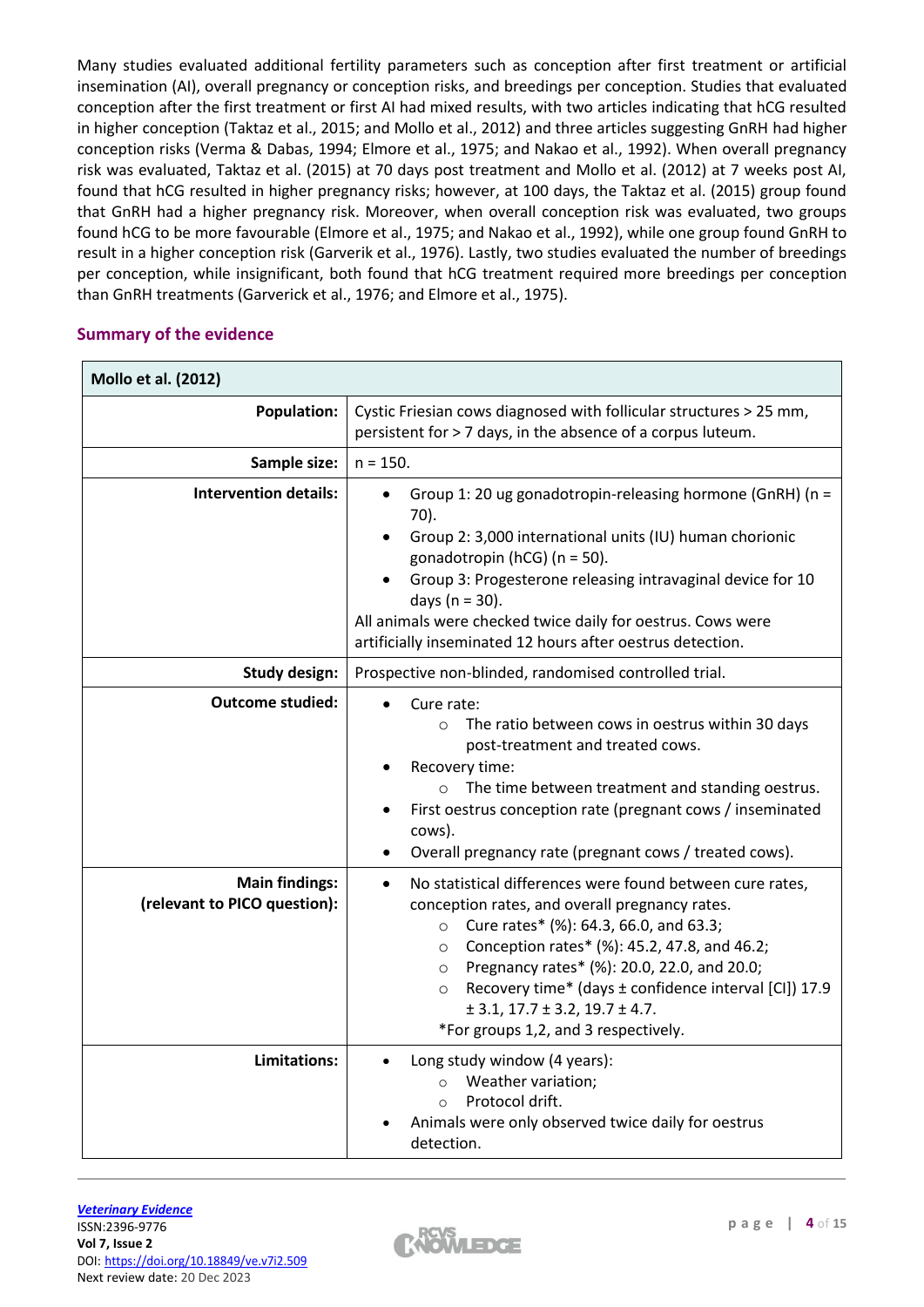| Taktaz et al. (2015)                                  |                                                                                                                                                                                                                                                                                                                                                                                                                                                                                                                                                                                                                                                                        |  |  |  |  |
|-------------------------------------------------------|------------------------------------------------------------------------------------------------------------------------------------------------------------------------------------------------------------------------------------------------------------------------------------------------------------------------------------------------------------------------------------------------------------------------------------------------------------------------------------------------------------------------------------------------------------------------------------------------------------------------------------------------------------------------|--|--|--|--|
| <b>Population:</b>                                    | Lactating Holstein dairy cattle (35-120 days in milk), diagnosed with<br>ovarian cysts > 25 mm and ultrasonically classified as follicular or<br>luteal.                                                                                                                                                                                                                                                                                                                                                                                                                                                                                                               |  |  |  |  |
| Sample size:                                          | $n = 144.$                                                                                                                                                                                                                                                                                                                                                                                                                                                                                                                                                                                                                                                             |  |  |  |  |
| <b>Intervention details:</b>                          | Group $1(n = 47)$ :<br>$\bullet$<br>Day 0: 0.02 mg gonadotropin-releasing hormone<br>$\circ$<br>(GnRH) (Buserelin);<br>Day 10: 500 ug prostaglandin F2 $\alpha$ (PGF2 $\alpha$ )<br>$\circ$<br>(Cloprostenol).<br>Group 2 ( $n = 47$ ):<br>Day 0: 0.02 mg GnRH (Buserelin) and 500 ug PGF2a<br>$\circ$<br>(Cloprostenol):<br>Day 10: 500 ug PGF2a (Cloprostenol).<br>$\circ$<br>Group 3 (n=50):<br>Day 0: 1500 IU human chorionic gonadotropin (hCG)<br>(Chorulon); and 500 ug PGF2α (Cloprostenol);<br>Day 10: 500 ug PGF2α (Cloprostenol).<br>$\circ$<br>All cattle were artificially inseminated 12 hours after the onset of<br>oestrus.                            |  |  |  |  |
| <b>Study design:</b>                                  | Prospective non-blinded, randomised controlled trial.                                                                                                                                                                                                                                                                                                                                                                                                                                                                                                                                                                                                                  |  |  |  |  |
| <b>Outcome studied:</b>                               | Recovery time.<br>$\bullet$<br>Interval to conception.<br>Conception rate at first artificial insemination (AI).<br>Pregnancy rate by day 70 and day 100.                                                                                                                                                                                                                                                                                                                                                                                                                                                                                                              |  |  |  |  |
| <b>Main findings:</b><br>(relevant to PICO question): | No statistical differences were found between groups for<br>$\bullet$<br>recovery time, interval to conception, conception rate at<br>first AI, and pregnancy rate by days 70 and 100:<br>Recovery time* (days ± confidence interval [CI]):<br>$\circ$<br>$18.1 \pm 1.5$ , $16.7 \pm 1.5$ , $15.4 \pm 1.4$ ;<br>Interval to conception* (days $\pm$ CI): 55.9 $\pm$ 8.2, 76.1 $\pm$<br>$\circ$<br>$13.3, 57 \pm 7.3;$<br>Conception rate* (%): 45.4, 34.5, 44.4;<br>$\circ$<br>Pregnancy rate by day 70* (%): 78.8, 69, 69.4;<br>$\circ$<br>Pregnancy rate by day 100* (%): 81.8, 75.9, 75.0.<br>$\circ$<br>*For groups 1, 2 and 3 respectively with follicular cysts. |  |  |  |  |
| Limitations:                                          | The majority of cysts diagnosed in this study were follicular cysts<br>(98/144, 68%), with substantially less luteal cysts (46/144, 32%);<br>$PGF2\alpha$ has been reported to be less efficacious for follicular cysts.<br>This may have impacted the response to treatment for groups who<br>received PGF2 $\alpha$ on Day 0 (groups 2 and 3).                                                                                                                                                                                                                                                                                                                       |  |  |  |  |

| Verma & Dabas (1994) |                                                                                                                                                                                                             |
|----------------------|-------------------------------------------------------------------------------------------------------------------------------------------------------------------------------------------------------------|
|                      | <b>Population:</b>   Crossbred cattle with confirmed cystic ovarian disease (semiweekly<br>rectal palpation for 1 month) with a history of irregular oestrus and<br>persistently enlarged cysts on ovaries. |

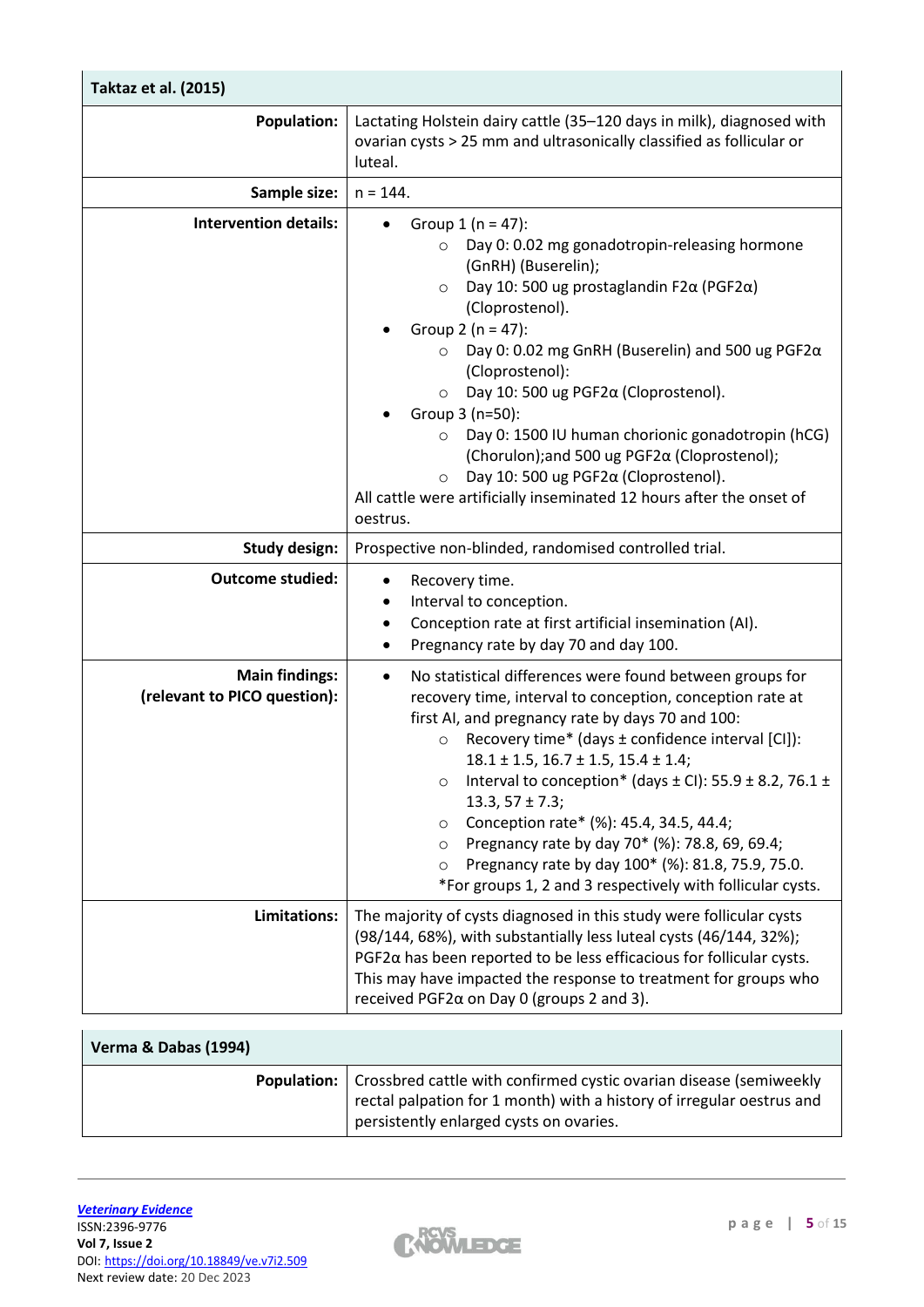| Sample size:                                          | $n = 21.$                                                                                                                                                                                                                                                                                                                                                                                                                                                                                 |  |  |  |  |
|-------------------------------------------------------|-------------------------------------------------------------------------------------------------------------------------------------------------------------------------------------------------------------------------------------------------------------------------------------------------------------------------------------------------------------------------------------------------------------------------------------------------------------------------------------------|--|--|--|--|
| <b>Intervention details:</b>                          | Gonadotropin-releasing hormone (GnRH) group (n = 8):<br>200 mcg GnRH (Receptal).<br>$\circ$<br>Human chorionic gonadotropin (hCG) group (n = 10):<br>3000 IU hCG (Chorulon).<br>$\circ$<br>Control group ( $n = 3$ ):<br>Sterile saline.<br>$\circ$<br>All cattle were evaluated behaviourally and via transrectal palpation<br>starting 3 days post-treatment for response to therapy. All animals<br>with a positive response to therapy were subsequently artificially<br>inseminated. |  |  |  |  |
| <b>Study design:</b>                                  | Prospective non-blinded, randomised controlled trial.                                                                                                                                                                                                                                                                                                                                                                                                                                     |  |  |  |  |
| <b>Outcome studied:</b>                               | A positive response to therapy was recorded if normal<br>oestrus cycle followed or subsequent conception.<br>A negative response to therapy was recorded if no change in<br>cyst structure was observed.                                                                                                                                                                                                                                                                                  |  |  |  |  |
| <b>Main findings:</b><br>(relevant to PICO question): | 5/10 (50%) of animals treated with hCG showed normal<br>$\bullet$<br>oestrus within 17-31 days:<br>All five animals were artificially inseminated and<br>$\circ$<br>successfully conceived.<br>5/8 (62.5%) of animals treated with GnRH showed normal<br>oestrus within 15-30 days:<br>All five animals were artificially inseminated and<br>$\circ$<br>successfully conceived.<br>No change was observed in the control group.                                                           |  |  |  |  |
| Limitations:                                          | Small sample size.<br>Cysts were classified as follicular cysts based on rectal<br>palpation and irregular oestrus, which is less accurate than<br>progesterone assays or ultrasound classification.<br>Confidence intervals were unavailable.                                                                                                                                                                                                                                            |  |  |  |  |

| <b>Elmore et al. (1975)</b>  |                                                                                                                                                                                                                                                                                                                                                                                             |  |  |  |  |
|------------------------------|---------------------------------------------------------------------------------------------------------------------------------------------------------------------------------------------------------------------------------------------------------------------------------------------------------------------------------------------------------------------------------------------|--|--|--|--|
| <b>Population:</b>           | 69 Holstein, 15 Guernsey cattle diagnosed with at least one ovarian<br>cyst 2.5 cm or larger via rectal palpation.                                                                                                                                                                                                                                                                          |  |  |  |  |
| Sample size:                 | $n = 84.$                                                                                                                                                                                                                                                                                                                                                                                   |  |  |  |  |
| <b>Intervention details:</b> | Gonadotropin-releasing hormone (GnRH) group (n = 43):<br>100 mcg GnRH.<br>$\Omega$<br>human chorionic gonadotropin (hCG) group ( $n = 41$ ):<br>$\bullet$<br>10,000 IU hCG.<br>$\Omega$<br>All cattle had their ovaries examined via rectal palpation 14<br>days post-treatment for response to therapy; if a change<br>was noted or suspected animals were reexamined within<br>two weeks. |  |  |  |  |
| Study design:                | Prospective non-blinded, randomised controlled trial.                                                                                                                                                                                                                                                                                                                                       |  |  |  |  |
| <b>Outcome studied:</b>      | A positive outcome was recorded if subsequent oestrus<br>behaviour and fertility were observed.                                                                                                                                                                                                                                                                                             |  |  |  |  |

 $\mathbf{r}$ 

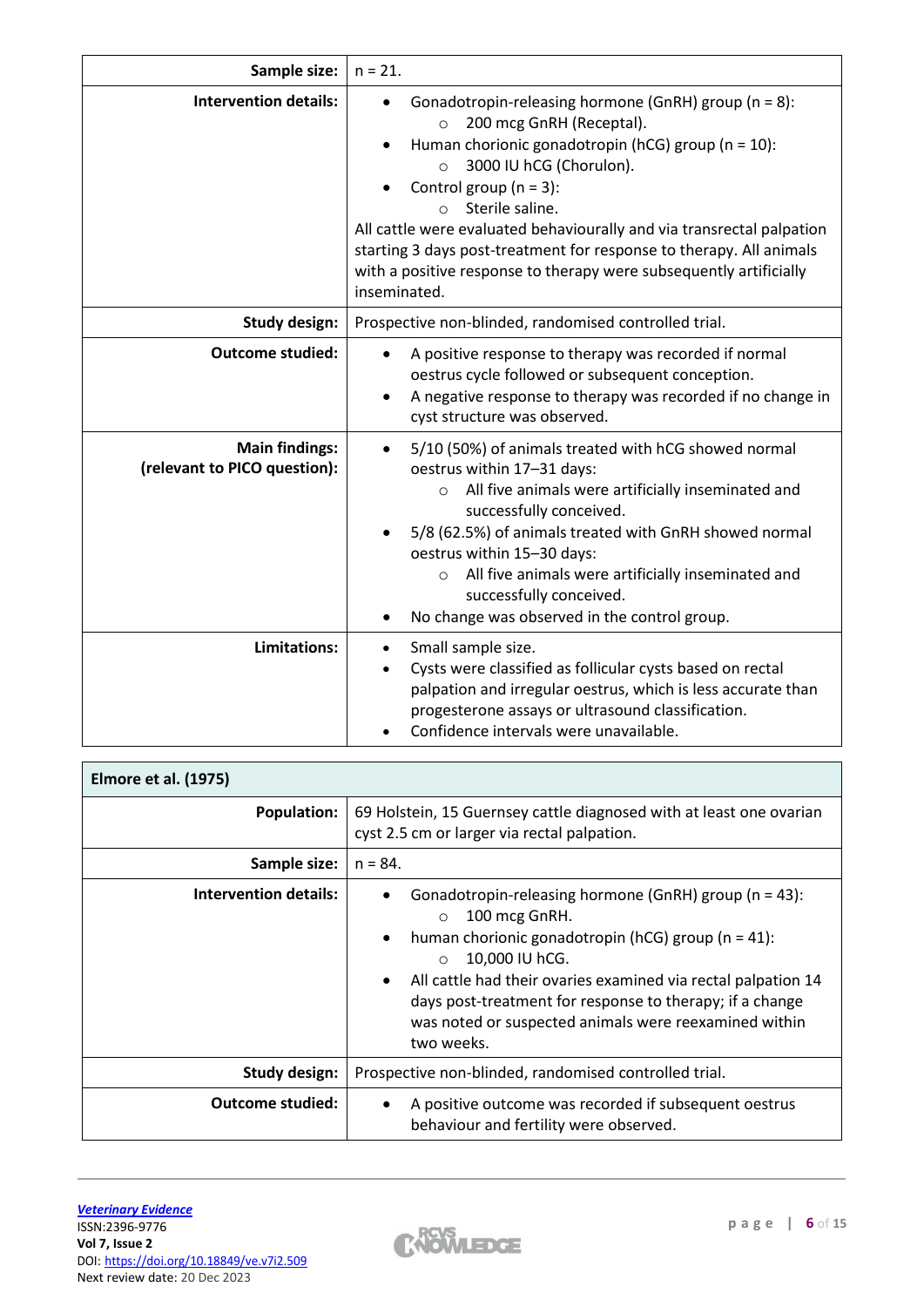|                                                       | A negative outcome was recorded if no changes in the site,<br>size, or character of the cyst(s) were observed.                                                                                                                                                                                                                                                                                                                                                                                                                                                                                              |
|-------------------------------------------------------|-------------------------------------------------------------------------------------------------------------------------------------------------------------------------------------------------------------------------------------------------------------------------------------------------------------------------------------------------------------------------------------------------------------------------------------------------------------------------------------------------------------------------------------------------------------------------------------------------------------|
| <b>Main findings:</b><br>(relevant to PICO question): | No statically significant differences were found between<br>groups.<br>More cows treated with GnRH had a positive outcome<br>$\bullet$<br>(34/43, 79%) than those treated with hCG (28/41, 68%).<br>Cows treated with hCG had a faster onset of oestrus at 19.7<br>$\pm$ 3.4 (days $\pm$ CI) versus cows treated with GnRH 21.2 $\pm$ 3.3<br>(days $\pm$ CI).<br>Cows treated with GnRH required fewer breedings (1.4 $\pm$ 0.7<br>$\bullet$<br>per conception) and fewer days to conception $(37.4 \pm 4.9)$ as<br>compared to those treated with hCG (1.8 $\pm$ 0.9 and 47.8 $\pm$<br>5.6, respectively). |
| Limitations:                                          | No attempt was made to differentiate between follicular and luteal<br>cysts.                                                                                                                                                                                                                                                                                                                                                                                                                                                                                                                                |

| Garverick et al. (1976)                               |                                                                                                                                                                                                                                                                                                                                                                                                                                                                                                                                                      |  |  |  |  |
|-------------------------------------------------------|------------------------------------------------------------------------------------------------------------------------------------------------------------------------------------------------------------------------------------------------------------------------------------------------------------------------------------------------------------------------------------------------------------------------------------------------------------------------------------------------------------------------------------------------------|--|--|--|--|
| <b>Population:</b>                                    | Holstein and Guernsey cattle were diagnosed with at least one<br>smooth, fluctuant, round structure 2.5 cm in diameter minimally on<br>one or both ovaries.                                                                                                                                                                                                                                                                                                                                                                                          |  |  |  |  |
| Sample size:                                          | $n = 20.$                                                                                                                                                                                                                                                                                                                                                                                                                                                                                                                                            |  |  |  |  |
| <b>Intervention details:</b>                          | Gonadotropin-releasing hormone (GnRH) group (n = 10):<br>100 mcg GnRH.<br>$\circ$<br>Human chorionic gonadotropin (hCG) group (n=10):<br>٠<br>10,000 IU hCG.<br>$\circ$<br>All cattle were observed for oestrus behaviour, blood<br>samples were collected, and rectal palpation was performed<br>every 4 days post-treatment until oestrus for up to 30 days.<br>Blood samples were collected, and rectal palpations were<br>$\bullet$<br>performed on days 0, 1, 5, 9, and 13 post-oestrus.                                                        |  |  |  |  |
| <b>Study design:</b>                                  | Prospective non-blinded, randomised controlled trial.                                                                                                                                                                                                                                                                                                                                                                                                                                                                                                |  |  |  |  |
| <b>Outcome studied:</b>                               | A positive outcome was recorded if the animal established a<br>$\bullet$<br>normal oestrus cycle or conceived.<br>A negative outcome was recorded if no change was<br>$\bullet$<br>observed in the character, size, or location of the cyst within<br>a 2-4 week period.                                                                                                                                                                                                                                                                             |  |  |  |  |
| <b>Main findings:</b><br>(relevant to PICO question): | Differences in clinical response and subsequent fertility<br>$\bullet$<br>between GnRH and hCG treated cattle were not significantly<br>different.<br>More cattle positively responded to hCG treatment (9/10,<br>$\bullet$<br>90%) than GnRH treatment (8/10, 80%).<br>More days from treatment to first oestrus were seen with<br>$\bullet$<br>hCG treatment (20.5 ± 0.6 days) than GnRH treatment (17.8<br>$±$ 2.4 days).<br>Cattle treated with hCG required more services per<br>conception (3.5 $\pm$ 0.6) and had more days from treatment to |  |  |  |  |

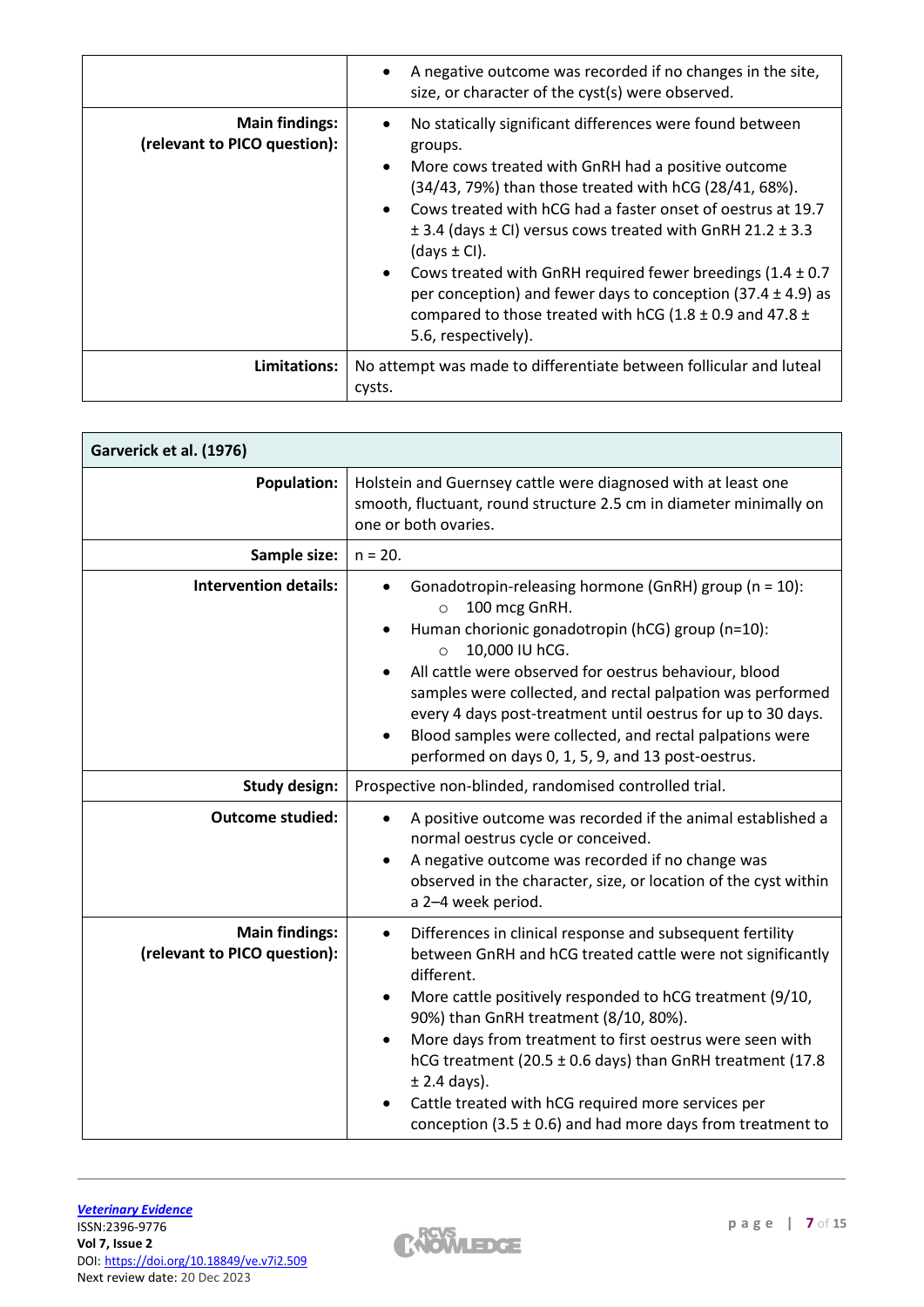|                | conception (91 $\pm$ 23 days) than GnRH treated cattle (2.7 $\pm$<br>0.2 and 59.7 $\pm$ 9 days, respectively).                                                         |
|----------------|------------------------------------------------------------------------------------------------------------------------------------------------------------------------|
| Limitations: I | Small sample size.<br>Changes in ovarian structures were detected via rectal<br>palpation; ultrasound is more accurate for detecting<br>changes in ovarian structures. |

| Nakao et al. (1992)                                   |                                                                                                                                                                                                                                                                                                                                                                                                                                                                                                                                                                                                                                                                                                                                                            |  |  |  |  |
|-------------------------------------------------------|------------------------------------------------------------------------------------------------------------------------------------------------------------------------------------------------------------------------------------------------------------------------------------------------------------------------------------------------------------------------------------------------------------------------------------------------------------------------------------------------------------------------------------------------------------------------------------------------------------------------------------------------------------------------------------------------------------------------------------------------------------|--|--|--|--|
| <b>Population:</b>                                    | Crossbred dairy cattle were diagnosed with persistent ovarian cysts<br>at least 2.5 cm in diameter (two successive rectal palpations 7 days<br>apart) and no functional luteal tissue as confirmed by retrospective<br>milk progesterone analysis.                                                                                                                                                                                                                                                                                                                                                                                                                                                                                                         |  |  |  |  |
| Sample size:                                          | $n = 57$ , post progesterone exclusion $n = 35$ .                                                                                                                                                                                                                                                                                                                                                                                                                                                                                                                                                                                                                                                                                                          |  |  |  |  |
| <b>Intervention details:</b>                          | Gonadotropin-releasing hormone (GnRH) group (n = 18):<br>$\bullet$<br>20 mcg GnRH (Buserelin).<br>$\circ$<br>Human chorionic gonadotropin (hCG) group (n=17):<br>Day 0: 10,000 IU hCG (Gestron).<br>$\circ$<br>All cattle were transrectally palpated 10-14 days post-treatment;<br>animals with luteinised cysts were artificially inseminated when they<br>came into oestrus.                                                                                                                                                                                                                                                                                                                                                                            |  |  |  |  |
| <b>Study design:</b>                                  | Prospective non-blinded, randomised controlled trial.                                                                                                                                                                                                                                                                                                                                                                                                                                                                                                                                                                                                                                                                                                      |  |  |  |  |
| <b>Outcome studied:</b>                               | Milk progesterone concentration indicative of luteinisation.<br>$\bullet$<br>Oestrus behaviour.<br>Conception following artificial insemination.<br>٠                                                                                                                                                                                                                                                                                                                                                                                                                                                                                                                                                                                                      |  |  |  |  |
| <b>Main findings:</b><br>(relevant to PICO question): | More cattle treated with hCG (14/17, 82.3%) successfully<br>$\bullet$<br>responded to treatment than cattle treated with GnRH<br>$(11/18, 61.1\%).$<br>There were more days from treatment to luteinisation with<br>$\bullet$<br>hCG treatment (5 $\pm$ 2, days $\pm$ standard deviation (SD)) than<br>GnRH treatment $(4 \pm 2, \text{days} \pm \text{SD}).$<br>There were more days from treatment to conception with<br>$\bullet$<br>GnRH treatment (36 $\pm$ 14 days) than hCG treatment (31 $\pm$ 7<br>days).<br>More cattle conceived after the first treatment with the<br>GnRH treatment (7/18, 38.9%) than hCG treatment (5/17,<br>29.4% cows).<br>Days from treatment to conception were equivocal, $42 \pm 18$<br>days regardless of treatment. |  |  |  |  |
| Limitations:                                          | Animals with luteal cysts were retrospectively excluded utilising a<br>progesterone assay; if this would have been performed before<br>enrollment or ultrasound was utilised in conjunction, the authors<br>may have been able to increase enrollment.                                                                                                                                                                                                                                                                                                                                                                                                                                                                                                     |  |  |  |  |

## **Appraisal, application and reflection**

Ovarian follicular cysts are a common reproductive problem in the dairy industry, affecting approximately 6– 30% of dairy cows (Silvia et al., 2002; Ono et al., 2018; De Rensis et al., 2008). However, the incidence of follicular cysts is likely underestimated, as 60% of the cysts that form before the first ovulation after freshening

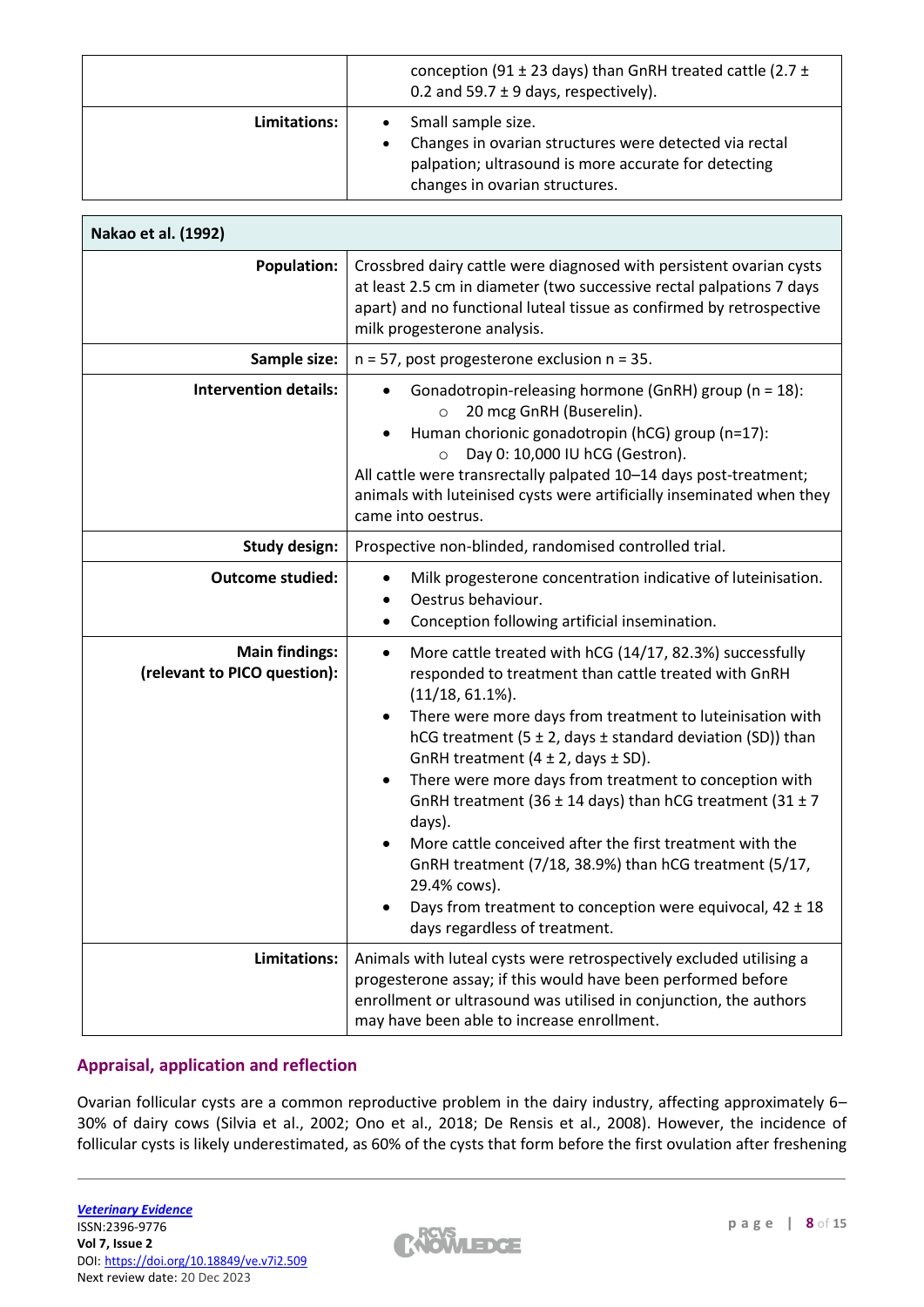resolve without intervention (Ijaz et al., 1987; Jeengar et al., 2014; Kesler & Garverick, 1982). An ovarian follicular cyst has been described as a follicle that is 25 mm or larger in diameter and is persistent for at least 10 days in the absence of a CL (Garverick, 1997; Ono et al., 2018; De Rensis et al., 2008; Kesler and Garverick, 1982). Follicular cysts have been shown to add approximately 20 to 64 days to a dairy cow's open period (Silvia et al., 2002; De Rensis et al., 2008). Resulting in a significant negative economic impact for dairy producers, as a delay in conception leads to decreased milk yield, and resolution of the cyst often requires the expense of veterinary treatment.

The cause of ovarian follicular cysts is currently unknown (Vanholder et al., 2006, Amweg et al., 2013). There are several different treatment options for ovarian cysts, including manual rupture, aspiration, and hormonal injection. Exogenous hormones are the most commonly used and successful form of treatment (Gundling et al., 2015 Rizzo et al., 2011, Kawate et al., 2011). Recently, manual rupture has become controversial due to results indicating that it may cause ovarian trauma that leads to the development of harmful haemorrhage and adhesions that can reduce fertility (Jeengar et al., 2014). Many reports argue the beneficial effects of gonadotropin-releasing hormone (GnRH) and human chorionic gonadotropin (hCG) for treating ovarian luteal and follicular cysts (Taktaz et al., 2015). In addition, prostaglandin-F2α (PGF2α) has been shown to be effective against luteal cysts but not for follicular cysts. It is difficult to accurately determine whether a cyst is follicular or luteal by rectal palpation, and while accuracy is improved via ultrasound, progesterone assays remain the most definitive way of differentiating luteal and follicular cysts (Taktaz et al., 2015; Farin et al., 1992; Jeengar et al., 2014). Given the difficulty of distinguishing luteal and follicular cysts, Taktaz et al. (2015) suggested utilising a combination of PGF2α and either GnRH or hCG to treat COD. However, Taktaz et al. (2015) did not find this combination therapy beneficial in shortening recovery time, interval to conception, conception risk, or pregnancy risk. Determining the most effective treatment method for ovarian follicular cysts is of utmost importance to dairy producers and veterinarians. The purpose of this Knowledge Summary is to evaluate the evidence comparing the length of time to return to ovarian cyclicity with the treatment of either GnRH or hCG.

The literature review resulted in six studies that met the inclusion criteria. Cystic ovarian follicles were identified utilising transrectal ultrasound or transrectal palpation. Mollo et al. (2012) evaluated recovery time, defined as the number of days between treatment and standing oestrus. Cattle were treated with GnRH (20 µg), hCG (3000 IU), or progesterone (1.55 g progesterone releasing intravaginal device for 10 days). However, the hCG group outperformed alternative treatments in every category (cure risk, pregnancy risk, and recovery time); no statistical or biologically significant differences were detected (Mollo et al., 2012). These results are further supported by Taktaz et al. (2015), who reported an insignificant 1.6 day reduction in recovery time with hCG (1500 IU) compared to conventional treatment (GnRH analogue) in cows with follicular cysts. However, previous literature has suggested conflicting results, with Garverick et al. (1976) indicating cattle treated with GnRH had a substantially shorter interval to conception (59.7  $\pm$  9 vs 91  $\pm$  23 days) and required 2.7 fewer days from treatment to first oestrus or ovulation when compared to hCG treatment. Additionally, a recent study has suggested that cattle treated with hCG ovulate significantly later than cattle treated with GnRH, 4.9 hours on average regardless of dioestrus periods (Liu et al., 2019). Moreover, Elmore et al. (1975) found that cattle treated with hCG required 1.9 fewer days from treatment to first oestrus; however, the interval from treatment to conception was 10.4 days longer than their GnRH-treated counterparts. This may be partially due to the fact that hCG-treated cattle, on average, required more breedings per conception than the GnRH-treated group. Henceforth, there is still much debate amongst the scientific community on which treatment induces a more rapid return to cyclicity in dairy cattle afflicted with COD.

It has been suggested that low-circulating progesterone concentrations may have a role in the pathogenesis of COFs due to the role of progesterone in regulating the effects of oestradiol (Wiltbank et al., 2002). Understandably, many publications have investigated luteal profiles (progesterone concentrations and CL diameter), the number of CL present on the ovary, circulating progesterone concentrations, as well as the effects of hCG and GnRH on follicular luteinisation. There was no clear consensus on the effects of hCG and GnRH on the aforementioned parameters. While two articles suggested that there was no significant difference in circulating progesterone concentrations (Yotov et al., 2014 Nakao et al., 1980), another article indicated that cattle treated with hCG (3000 IU) had significantly higher plasma progesterone levels suggesting

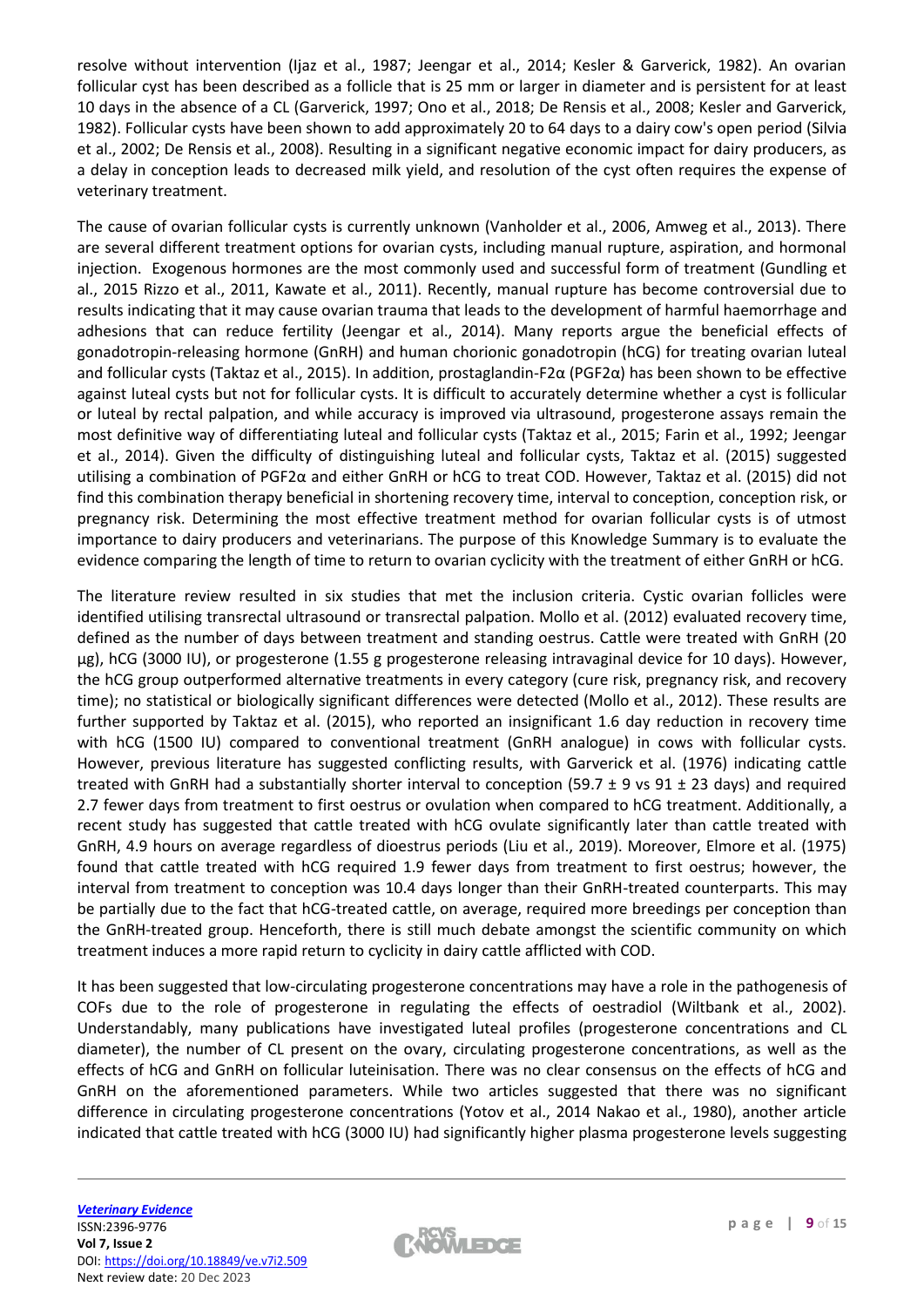that hCG may be more effective at luteal phase induction (Singh et al., 2012). Moreover, Singh et al. (2012) found that post-AI luteal profiles were significantly more favourable in hCG treated cattle; it was proposed that this could be the result of elevated pre-conception plasma progesterone concentrations.

The efficacy of GnRH and hCG in treating bovine ovarian follicular cysts should be further evaluated with more controlled studies. Most of the articles found during the literature review for this Knowledge Summary were small studies that did not include a control group receiving no therapeutics in the study design. Further analysis to ensure that spontaneous resolution of ovarian cysts that occur naturally are accounted for in the study design or with statistical modeling would be beneficial; since the rate of spontaneous cure has been reported to be as high as 60% in fresh cows that have not yet ovulated (Ijaz et al., 1987; Jeengar et al., 2014; Kesler and Garverick, 1982). Some articles achieved this by comparing the proportion of animals in each treatment group relative to their days in milk (DIM), suggesting that if proportions of cows less than 40 DIM were equivocal, then the spontaneous cure rates should not be impacting results (Taktaz et al., 2015). Moreover, a network analysis comparing the efficacy of treatment methods may be beneficial. However, due to the heterogeneity of the studies identified, at this time, the treatments are unequivocal, and network analysis cannot be performed (Lean et al., 2009). For example, many studies were excluded as they did not directly compare GnRH and hCG treatments; Nakao et al. (1979) performed a small crossover trial where animals were enrolled in subsequent treatment groups when they failed to respond to previous therapy, making it challenging to differentiate subsequent treatment failures from individual differences in fertility.

To provide more guidance for the clinical recommendation and treatment of ovarian follicular cysts, the route of administration of the chosen therapeutics should also be further investigated. Rizzo et al. (2011) compared the intramuscular and epidural use of lecirelin, a GnRH analogue, to treat bovine ovarian follicular cysts. They found that epidural administration of lecirelin in cows with follicular cysts resulted in a higher percentage of cows returning to oestrus than those cows which received an intramuscular injection of lecirelin (Rizzo et al., 2011). This effect was attributed to the action of lecirelin on GnRH receptors in the spinal cord and ovary, and possibly on the pituitary gland directly through the epidural canal (Rizzo et al., 2011). These findings support the possibility of further improvements in the treatment of bovine ovarian follicular cysts by altering existing treatment methods.

Moreover, studies to determine the safest and most efficacious dose of hCG may also be beneficial. Among the studies in this Knowledge Summary, the dose of hCG administered to cows with ovarian follicular cysts ranged from 1,500 IU (Taktaz et al., 2015) to 3,000 IU (Mollo et al., 2012; Verma & Dabas, 1994; Garverick et al., 1976; Nakao et al., 1992) to as high as 10,000 IU hCG (Elmore et al., 1975). Other reports have published dosages ranging from 500 IU (Yotov et al., 2014 to 20,000 IU (Nakao et al., 1979). Human chorionic gonadotropin has a high molecular weight and carbohydrate content and thus can lead to the production of hCG antibodies and anaphylaxis in cattle (De Rensis et al., 2010; Giordano et al., 2012). To decrease the likelihood of administering an excessive amount of hCG and causing an immune response, the minimum effective dose should be established to guide future treatment plans. Alternatively, treatment with hCG may be divided into multiple smaller doses of hCG, as this has been shown to be equally effective as a single large dose in modulating ovarian follicular development in dairy cows with cystic ovarian follicles (Ono et al., 2018).

As a final note, it was indicated in the literature that hCG, which historically was the treatment of choice for COD and for unknown reasons, became challenging to acquire and cost-prohibitive for producers (Seguin et al., 1976). Seguin et al. (1976) suggested cost increases were due to challenges in obtaining hCG as it is isolated from pregnant women's urine and speculated that the synthetic molecule GnRH would provide a more costeffective and stable supply chain (Seguin, 1976). Moreover, Ngategize et al. (1987) found that it was more economical to treat cattle with GnRH than with hCG; however, both treatment options were found to be more economically advantageous than no treatment or spontaneous resolution (Ngategize et al., 1987). This conclusion was based on assumptions that GnRH resulted in the more successful resolution of COF, cost less than hCG, but required a longer recovery (Ngategize et al., 1987). Regardless, Ngategize et al. (1987) suggest that days to first oestrus (recovery time) would need to decrease by 50% for hCG to compete out GnRH therapy (Ngategize et al., 1987).

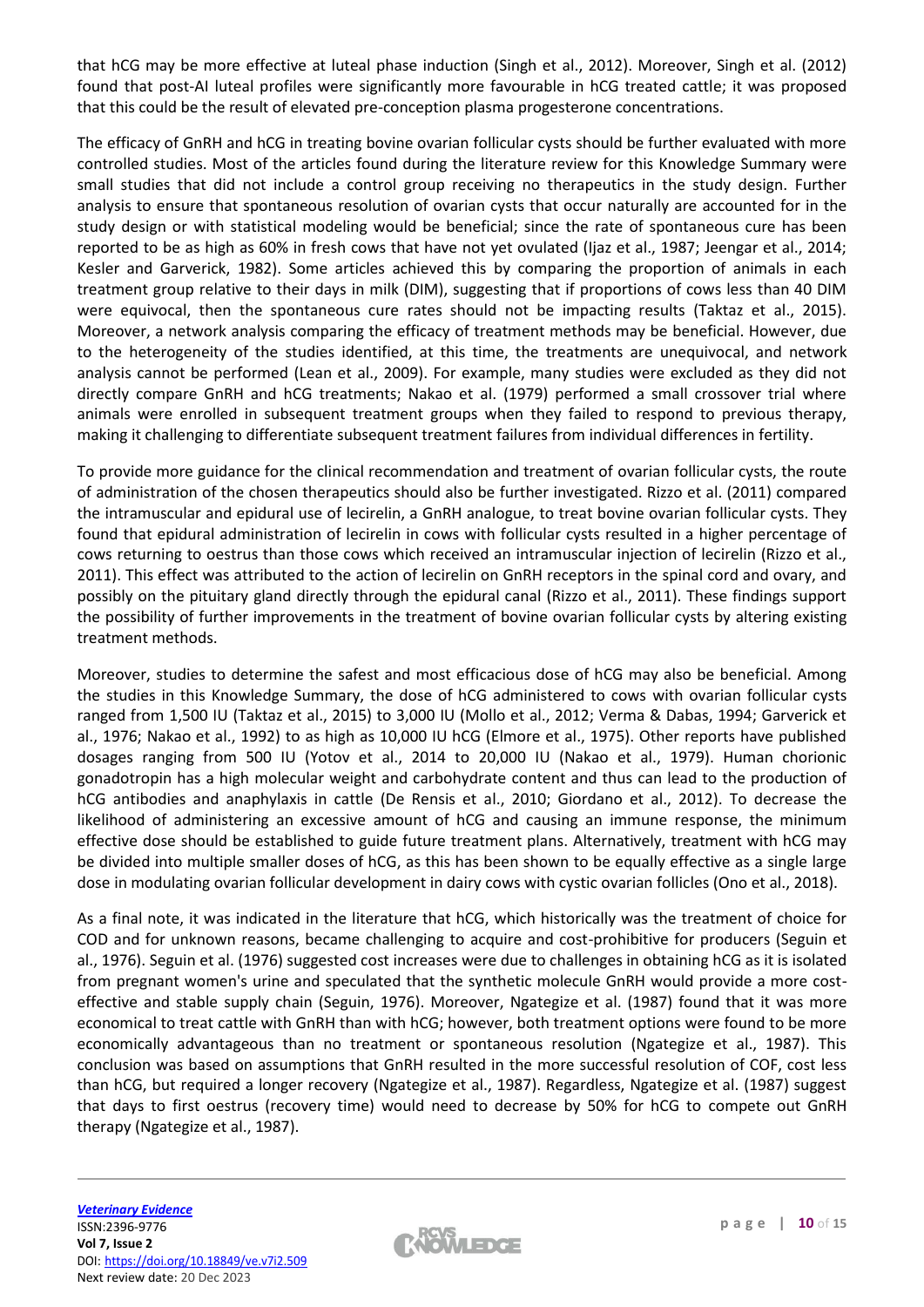In conclusion, at this time, there is insufficient evidence to suggest whether GnRH or hCG is a more efficacious treatment for ovarian follicular cysts, and further research is required to elucidate which treatment results in a more rapid return to cyclicity for cattle afflicted with cystic ovarian follicles. Without additional evidence when considering practical implementation in field conditions, GnRH is a more appropriate first-line therapeutic for cystic ovarian disease due to challenges surrounding the immunogenicity, availability, and cost of hCG therapy.

## **Methodology**

| <b>Search strategy</b>                   |                                                                                                                                                                                                                                                                                                                                                                                                                                                                                                                                                                                                                                                                                                                                                                             |  |  |  |
|------------------------------------------|-----------------------------------------------------------------------------------------------------------------------------------------------------------------------------------------------------------------------------------------------------------------------------------------------------------------------------------------------------------------------------------------------------------------------------------------------------------------------------------------------------------------------------------------------------------------------------------------------------------------------------------------------------------------------------------------------------------------------------------------------------------------------------|--|--|--|
| Databases searched and dates<br>covered: | CAB Abstracts database accessed on WOS platform (1973-2021)<br>PubMed Central accessed on NCBI website (1910-2021)                                                                                                                                                                                                                                                                                                                                                                                                                                                                                                                                                                                                                                                          |  |  |  |
| Search terms:                            | <b>CAB Abstracts:</b><br>(dairy OR lactating OR cow OR cattle OR heifer OR bovine)<br>1.<br>AND ((cystic OR cysts) AND ovarian AND (disease OR follicle<br>OR follicular))<br>2. (Reproductive performance OR ovulation OR estrus OR<br>conception OR pregnancy OR preg rate OR oestrus)<br>3. (human chorionic gonadotropin OR hCG) AND (gonadotropin<br>releasing hormone OR GnRH)<br>4. 1 AND 2 AND 3<br>PubMed:<br>(dairy OR lactating OR cow OR cattle OR heifer OR bovine) AND<br>((cystic OR cysts) AND ovarian AND (disease OR follicle OR follicular))<br>AND (Reproductive performance OR ovulation OR estrus OR<br>conception OR pregnancy OR preg rate OR oestrus) AND (human<br>chorionic gonadotropin OR hCG) AND (gonadotropin releasing<br>hormone OR GnRH) |  |  |  |
| Dates searches performed:                | 20 Dec 2021                                                                                                                                                                                                                                                                                                                                                                                                                                                                                                                                                                                                                                                                                                                                                                 |  |  |  |

| <b>Exclusion / Inclusion criteria</b> |                                                                                                         |  |  |  |
|---------------------------------------|---------------------------------------------------------------------------------------------------------|--|--|--|
| Exclusion:                            | Non-English language, non-primary literature, non-bovine, studies<br>not relevant to the PICO question. |  |  |  |
| Inclusion: I                          | Use of GnRH and hCG for the treatment of ovarian follicular cysts,<br>time as a metric for evaluation.  |  |  |  |

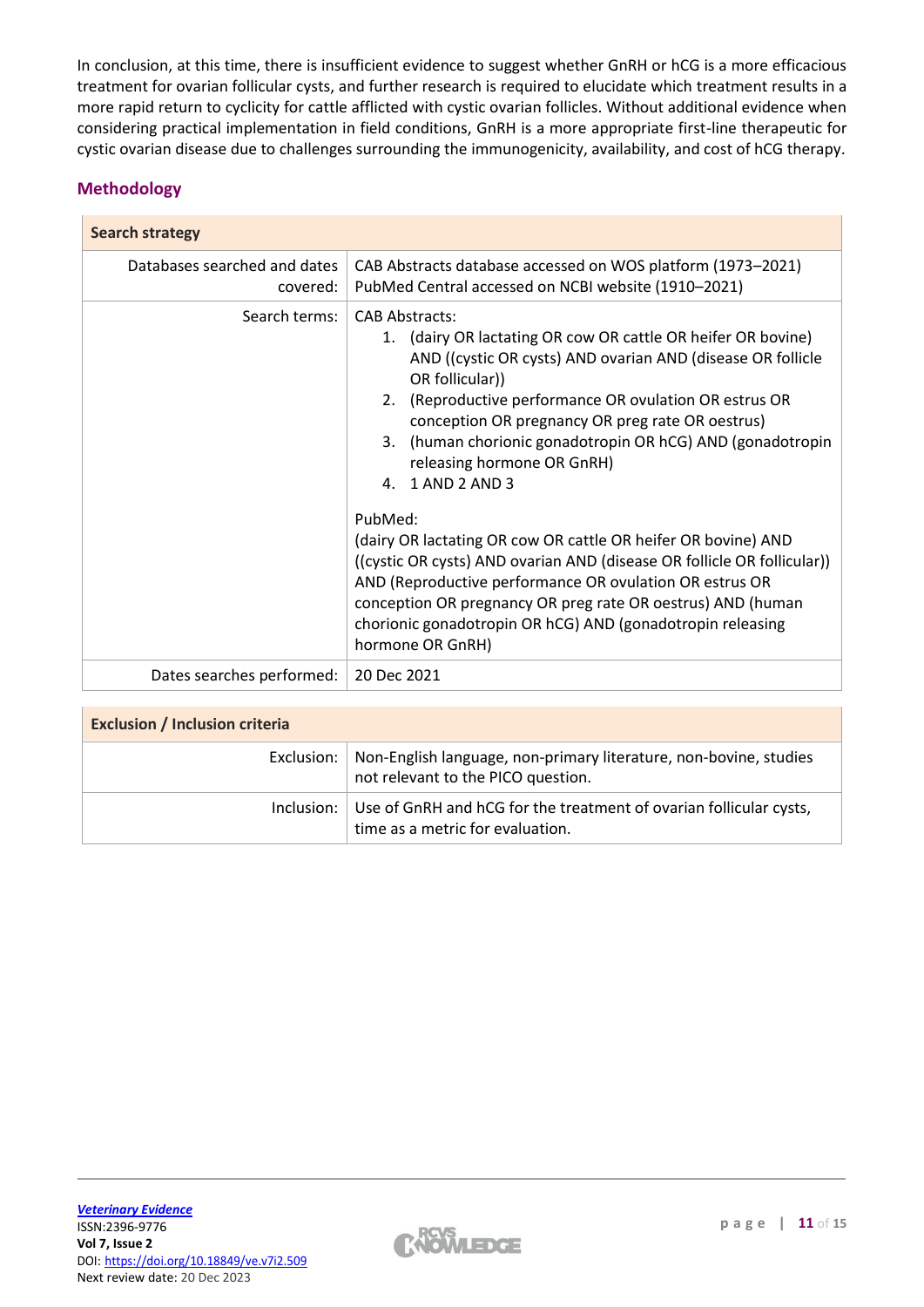| <b>Search outcome</b>                         |                                |                                                                |                                           |                            |                                                     |                                    |
|-----------------------------------------------|--------------------------------|----------------------------------------------------------------|-------------------------------------------|----------------------------|-----------------------------------------------------|------------------------------------|
| <b>Database</b>                               | <b>Number</b><br>of<br>results | Excluded-<br>Non-<br><b>English</b><br>language<br>publication | Excluded $-$<br>Non-primary<br>literature | $Excluded -$<br>Non-bovine | Excluded $-$<br>Not relevant<br>to PICO<br>question | <b>Total</b><br>relevant<br>papers |
| <b>CAB</b><br>Abstracts                       | 67                             | 21                                                             | 17                                        | 5                          | 19                                                  | 5                                  |
| PubMed                                        | 20                             | $\overline{4}$                                                 | 7                                         | 3                          | 5                                                   | $\mathbf 1$                        |
| Total relevant papers when duplicates removed |                                |                                                                |                                           | 6                          |                                                     |                                    |

# **CONFLICT OF INTEREST**

The authors declare no conflicts of interest.

The authors are veterinary students at Michigan State University (East Lansing, MI, USA) that completed this Knowledge Summary as part of the LCS 679 Food Animal Production Medicine 1 course.

# **REFERENCES**

- 1. Amweg, A. N., Salvetti, N. R., Stangaferro, M. L., Paredes, A. H., Lara, H. H., Rodríguez, F. M. & Ortega, H. H. (2013). Ovarian localization of 11β-hydroxysteroid dehydrogenase (11βHSD): effects of ACTH stimulation and its relationship with bovine cystic ovarian disease. *Domestic Animal Endocrinology.* 45(3), 126–140. DOI: <https://doi.org/10.1016/j.domaniend.2013.07.001>
- 2. De Rensis, F., Bottarelli, E., Battioni, F., Capelli, T., Techakumphu, M., García-Ispierto, I. & López-Gatius, F. (2008). Reproductive performance of dairy cows with ovarian cysts after synchronizing ovulation using GnRH or hCG during the warm or cool period of the year. *Theriogenology*. 69(4), 481–484. DOI: <https://doi.org/10.1016/j.theriogenology.2007.10.018>
- 3. De Rensis, F., López-Gatius, F., Garcia-Ispierto, I. & Techakumpu M. (2010). Clinical use of human chorionic gonadotropin in dairy cows: an update. *Theriogenology.* 73(8), 1001–1008. DOI: <https://doi.org/10.1016/j.theriogenology.2009.11.027>
- 4. Elmore, R. G., Bierschwal, C. J., Youngquist, R. S., Cantley, T. C., Kesler, D. J. & Garverick, H. A. (1975). Clinical responses of dairy cows with ovarian cysts after treatment with 10,000 IU HCG or 100 mcg GnRH. *Veterinary Medicine, Small Animal Clinician.* 70(11), 1346–1349.
- 5. Farin, P. W., Youngquist, R. S., Parfet, J. R. & Garverick, H. A. (1992). Diagnosis of luteal and follicular ovarian cysts by palpation per rectum and linear-array ultrasonography in dairy cows. *Journal of the American Veterinary Medical Association*. 200(8), 1085–1089.
- 6. Garverick, H. A., Kesler, D. J., Cantley, T. C., Elmore, R. G., Youngquist, R. S. & Bierschwal, C. J. (1976). Hormone response of dairy cows with ovarian cysts after treatment with HCG or GnRH. *Theriogenology*. 6(4), 413–425. DOI: [https://doi.org/10.1016/0093-691X\(76\)90108-4](https://doi.org/10.1016/0093-691X(76)90108-4)
- 7. Garverick, H. A. (1997). Ovarian follicular cysts in dairy cows. *Journal of Dairy Science*. 80(5), 995–1004. DOI: [https://doi.org/10.3168/jds.S0022-0302\(97\)76025-9](https://doi.org/10.3168/jds.S0022-0302(97)76025-9)

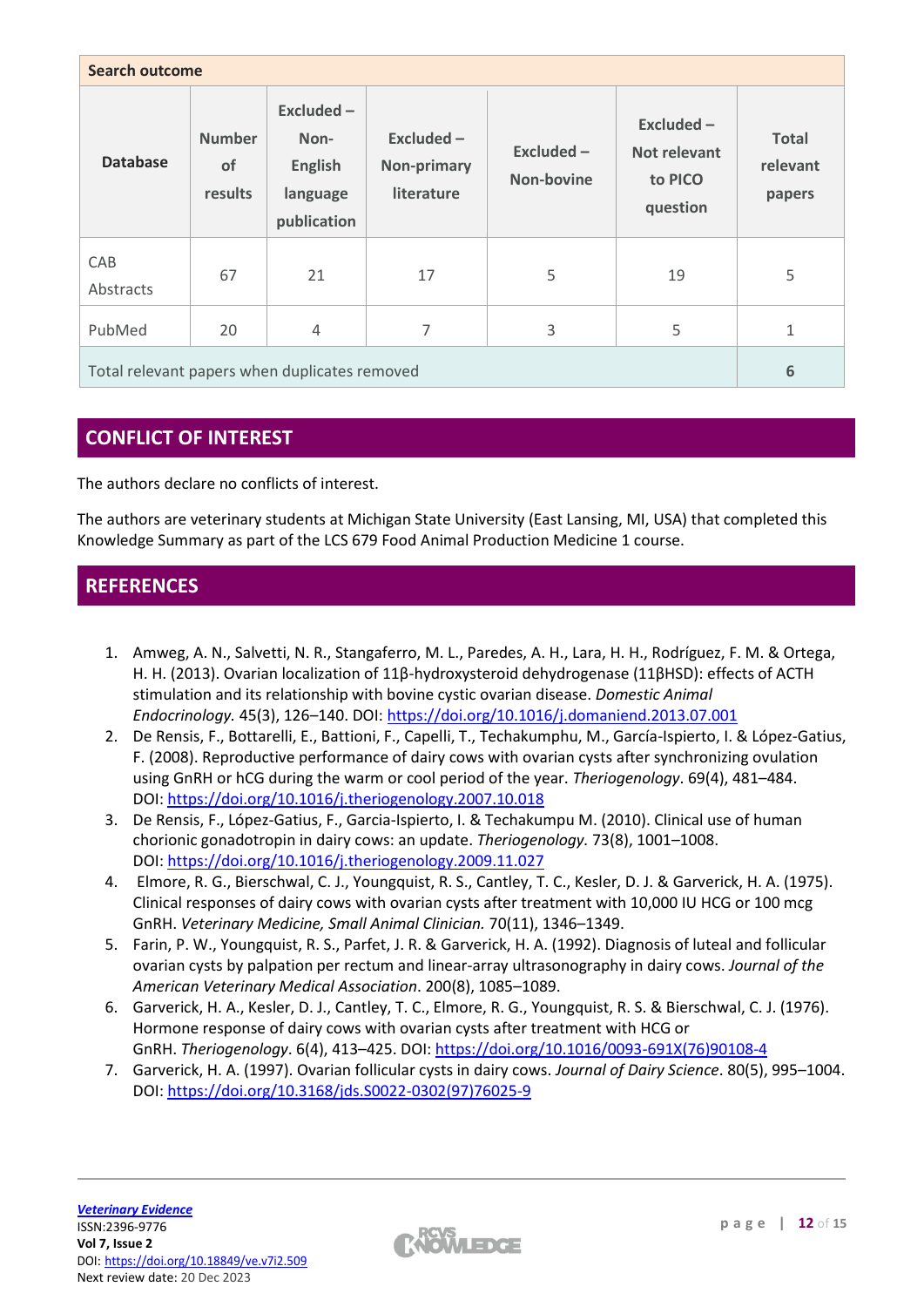- 8. Giordano, J. O., Wiltbank, M. C. & Fricke, P. M. (2012). Humoral immune response in lactating dairy cows after repeated exposure to human chorionic gonadotropin. *Theriogenology*. 78(1), 218–224. DOI: <https://doi.org/10.1016/j.theriogenology.2012.02.003>
- 9. Gundling, N., Drews, S. & Hoedemaker, M. (2015). Comparison of two different programmes of ovulation synchronization in the treatment of ovarian cysts in dairy cows. *Reproduction in Domestic Animals*. 50(6), 893–900. DOI: <https://doi.org/10.1111/j.1439-0531.2009.01342.x>
- 10. Howick, J., Chalmers, I., Glasziou, P., Greenhalgh, T., Heneghan, C., Liberati, A., Moschetti, I., Phillips, B. & Thornton, H. (2011). The 2011 Oxford CEBM evidence levels of evidence (introductory document). *Oxford Center for Evidence Based Medicine*. [online] Available from: <https://www.cebm.ox.ac.uk/resources/levels-of-evidence/ocebm-levels-of-evidence> [Accessed 05 Aug 2021].
- 11. Ijaz, A., Fahning, M. L. & Zemjanis, R. (1987). Treatment and control of cystic ovarian disease in dairy cattle: a review. *British Veterinary Journal*. 143(3), 226– DOI: [https://doi.org/10.1016/0007-](https://doi.org/10.1016/0007-1935(87)90085-6) [1935\(87\)90085-6](https://doi.org/10.1016/0007-1935(87)90085-6)
- 12. Jeengar, K., Chaudhary, V., Kumar, A., Raiya, S., Gaur, M. & Purohit, G. N. (2014). Ovarian cysts in dairy cows: old and new concepts for definition, diagnosis and therapy. *Animal Reproduction*. 11(2), 63–73.
- 13. Kawate, N., Watanabe, K., Uenaka, K., Takahashi, M., Inaba, T. & Tamada, H. (2011). Comparison of plasma concentrations of estradiol-17β and progesterone, and conception in dairy cows with cystic ovarian diseases between Ovsynch and Ovsynch plus CIDR timed AI protocols. *Journal of Reproduction and Development.* 57(2), 267–272. DOI: <https://doi.org/10.1262/jrd.10-066t>
- 14. Kesler, D. J. & Garverick, H. A. (1982). Ovarian cysts in dairy cattle: a review. *Journal of Animal Science*. 55(5), 1147–1159. DOI: <https://doi.org/10.2527/jas1982.5551147x>
- 15. Lean, I. J., Rabiee, A. R., Duffield, T. F. & Dohoo, I. R. (2009). Invited review: Use of meta-analysis in animal health and reproduction: Methods and applications. *Journal of Dairy Science*. 92(8), 3545– 3565. DOI: <https://doi.org/10.3168/jds.2009-2140>
- 16. Liu, T. C., Ho, C. T., Li, K. P., Chang, C. C. & Chan, J. P. W. (2019). Human chorionic gonadotropin (hCG) induced ovulation occurs later but with equal occurrence in lactating dairy cows: comparing hCG and gonadotropin-releasing hormone protocols. *Journal of Reproductive Development*. 65(6): 507–514. DOI: <https://doi.org/10.1262/jrd.2019-037>
- 17. Mollo, A., Stradaioli, G., Gloria, A. & Cairoli, F. (2012). Efficacy of different ovarian cysts treatments (GnRH, hCG and PRID) in dairy cows. *Journal of Animal and Veterinary Advances.* 11(21), 4058–4063. DOI: <https://doi.org/10.3923/javaa.2012.4058.4063>
- 18. Nakao, T., Tsurubayashi, M., Horiuchi, S., Nomura, T., Ishibashi, Y., Kubo, M. & Kawata, K. (1979). Effects of a systematic application of human chorionic gonadotropin, gonadotropin-releasing hormone analog and bovine anterior pituitary gonadotropin in cows with cystic ovarian disease. *Theriogenology*. 11(5), 385–397. DOI: [https://doi.org/10.1016/0093-691X\(79\)90062-1](https://doi.org/10.1016/0093-691X(79)90062-1)
- 19. Nakao, T., Kawata, K. & Numata Y. (1980). Therapeutic effects of an analog of luteinizing hormonereleasing hormone (Des-Gly<sup>10</sup>-LH-RH-Ethylamide) on cows with cystic ovary. *The Japanese Journal of Veterinary Science*. 42(4), 459–462. DOI: <https://doi.org/10.1292/jvms1939.42.459>
- 20. Nakao, T., Tomita, M., Kanbayashi, H., Takagi, H., Abe, T., Takeuchi, Y., Ociai, H., Moriyoshi, M. & Kawata, K. (1992). Comparisons of several dosages of a GnRH analog with the standard dose of hCG in the treatment of follicular cysts in dairy cows. *Theriogenology*. 38(1), 137–145. DOI: [https://doi.org/10.1016/0093-691X\(92\)90225-G](https://doi.org/10.1016/0093-691X(92)90225-G)
- 21. Ngategize, P. K., Kaneene, J. B., Harsh, S. B., Bartlett, P. C. & Mather, E. L. (1987). A financial analysis of alternative management strategies of cystic follicles. *Preventive Veterinary Medicine*. 4(5–6), 463–470. DOI: [https://doi.org/10.1016/0167-5877\(87\)90031-6](https://doi.org/10.1016/0167-5877(87)90031-6)
- 22. Ono, T., Takagi, M., Kawashima, C., Wijayagunawardane, M. P. B., Vos, P. L. A. M., Taniguchi, M. & Otoi, T. (2018). Comparative effects of different dosages of hCG on follicular development in postpartum dairy cows with cystic ovarian follicles. *Frontiers in Veterinary Science*. 5, 130. DOI: <https://doi.org/10.3389/fvets.2018.00130>
- 23. Rizzo, A., Campanile, D., Mutinati, M., Minoia, G., Spedicato, M. & Sciorsci, R. L. (2011). Epidural vs intramuscular administration of lecirelin, a GnRH analogue, for the resolution of follicular cysts in dairy

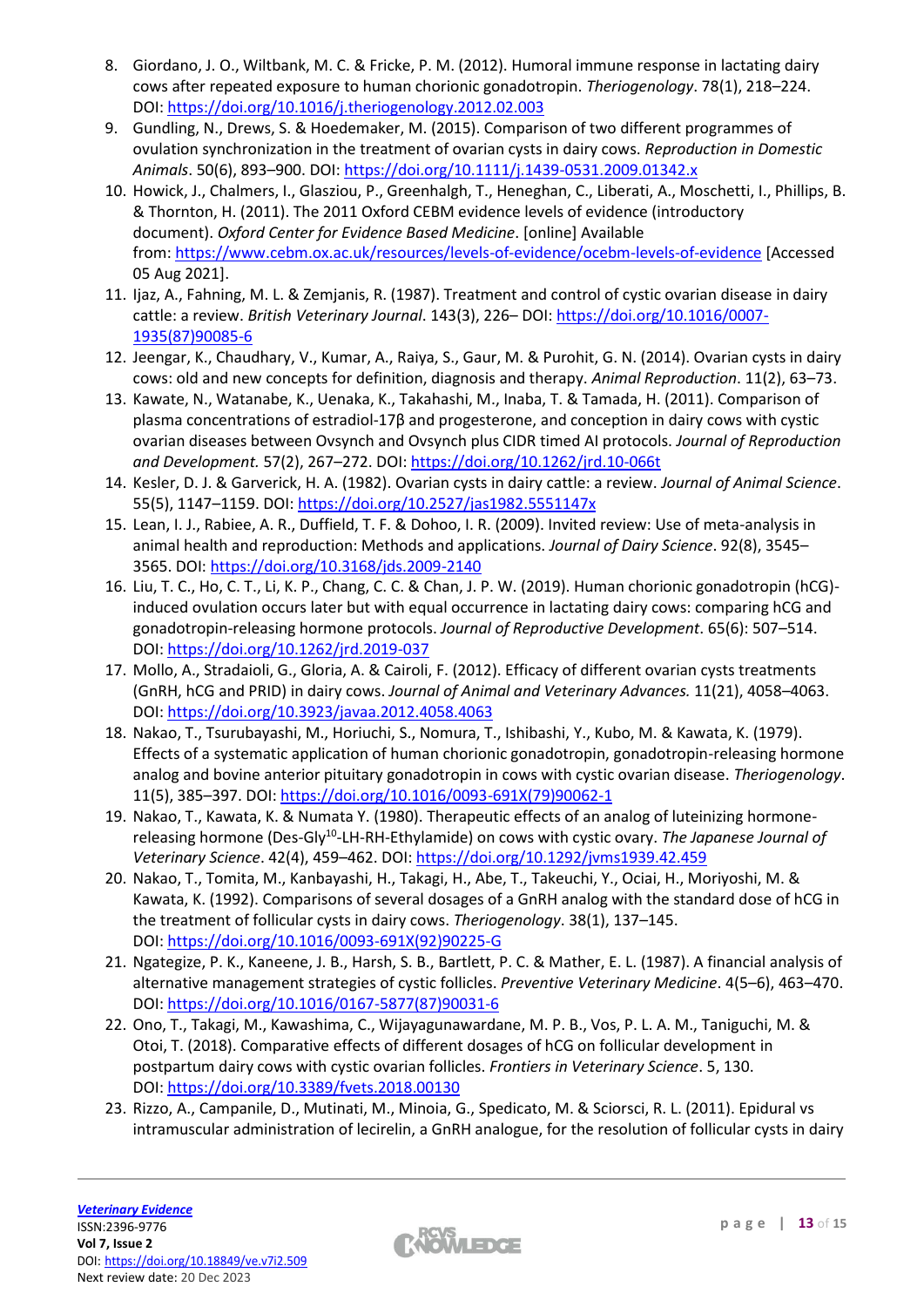cows. *Animal Reproduction Science*. 126(1–2), 19–22. DOI: <https://doi.org/10.1016/j.anireprosci.2011.04.013>

- 24. Seguin, B. E., Convey, E. M. & Oxender, W. D. (1976). Effect of gonadotropin-releasing hormone and human chorionic gonadotropin on cows with ovarian follicular cysts. *American Journal of Veterinary Research*. 37(2), 153–157.
- 25. Silvia, W. J., Hatler, T. B., Nugent, A. M. & Da Fonseca, L. L. (2002). Ovarian follicular cysts in dairy cows: an abnormality in folliculogenesis.*Domestic Animal Endocrinology*. 23(1–2), 167–177. DOI: [https://doi.org/10.1016/S0739-7240\(02\)00154-6](https://doi.org/10.1016/S0739-7240(02)00154-6)
- 26. Singh, J., Ghuman, S. P. S. & Honparkhe, M. (2012). Reproductive performance following GNRH or HCG and PGF2α administration in crossbred cattle with ovarian cysts. *Veterinary Practitioner*. (1), 57–59.
- 27. Taktaz, T., Kafi, M., Mokhtari, A. & Heidari, M. (2015). Reproductive responses of dairy cows with ovarian cysts to simultaneous human chorionic gonadotropin or gonadotropin-releasing hormone and cloprostenol compared to gonadotropin-releasing hormone alone treatment. *Veterinary World*. 8(5), 640–644. DOI: <https://doi.org/10.14202/vetworld.2015.640-644>
- 28. Vanholder, T., Opsomer, G. & De Kruif, A. (2006). Aetiology and pathogenesis of cystic ovarian follicles in dairy cattle: a review. *Reproduction Nutrition Development*. 46(2), 105–119. DOI: <https://doi.org/10.1051/rnd:2006003>
- 29. Verma, M.C. & Dabas, Y.P.S. (1994). Treatment of ovarian cysts in cows. *Indian Journal of Animal Reproduction: Journal of the Indian Society for the Study of Animal Reproduction.* 15(2), 125–126*.*
- 30. Wiltbank, M. C., Gümen, A. & Sartori, R. (2002). Physiological classification of anovulatory conditions in cattle. *Theriogenology*. 57(1), 21–52. DOI: [https://doi.org/10.1016/s0093-691x\(01\)00656-2](https://doi.org/10.1016/s0093-691x(01)00656-2%20%0d)
- 31. Yotov, S. A., Atanasov, A. S., Georgiev, G. B., Dineva, J. D. & Palova, N. A. (2014). Investigation on some biochemical parameters and effect of hormonal treatment in anoestrous dairy cows with cystic ovarian follicle. *Asian Pacific Journal of Reproduction*. 3(1), 41–45. DOI: [https://doi.org/10.1016/S2305-0500\(13\)60183-9](https://doi.org/10.1016/S2305-0500(13)60183-9)